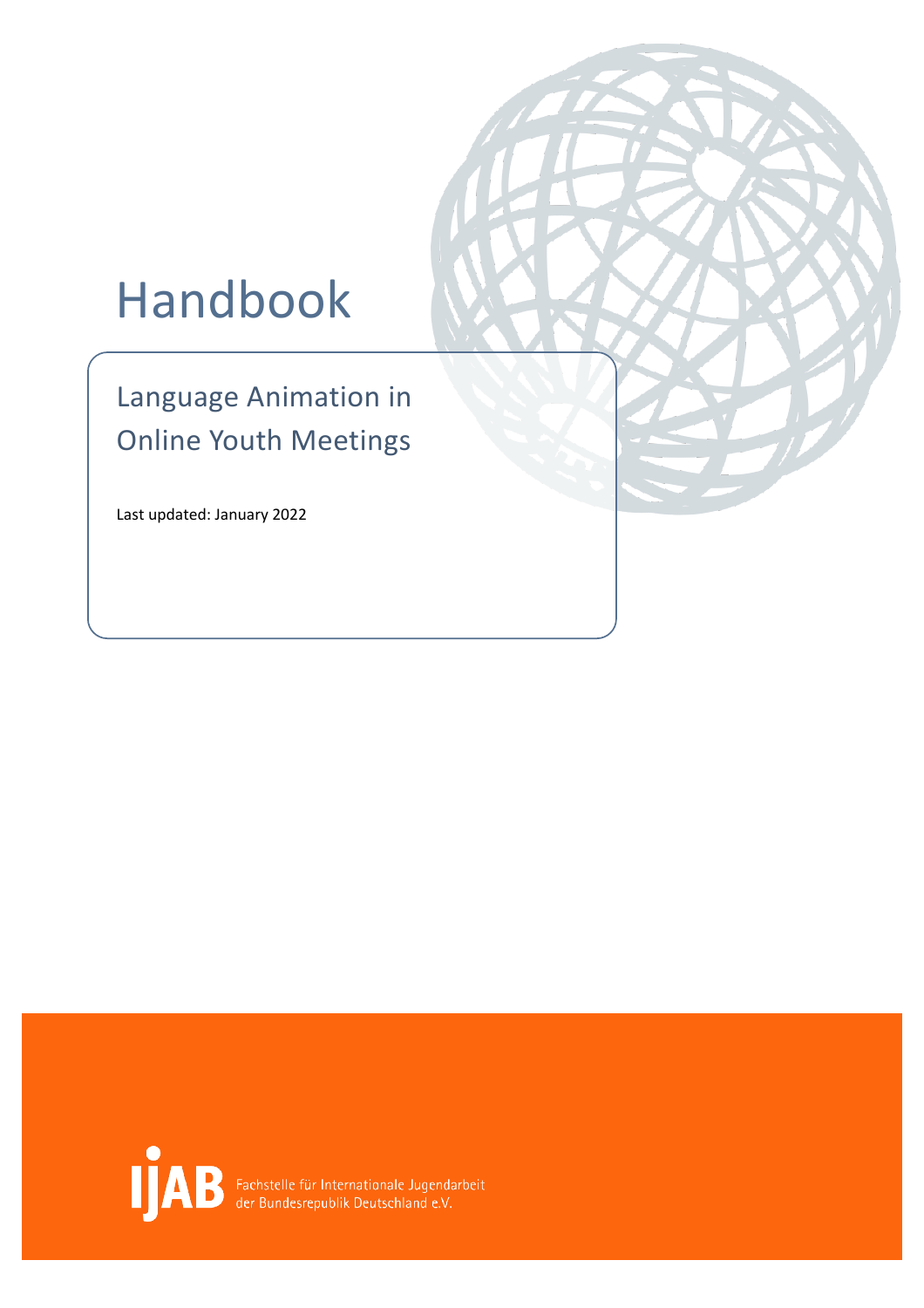# <span id="page-1-0"></span>**Table of Contents**

| Wordwall (e.g. Labyrinth, Wheel of Names to select participants) 20 |  |
|---------------------------------------------------------------------|--|
|                                                                     |  |
|                                                                     |  |
| LINKS TO LANGUAGE ANIMATION ONLINE AND ONLINE YOUTH MEETINGS  20    |  |
|                                                                     |  |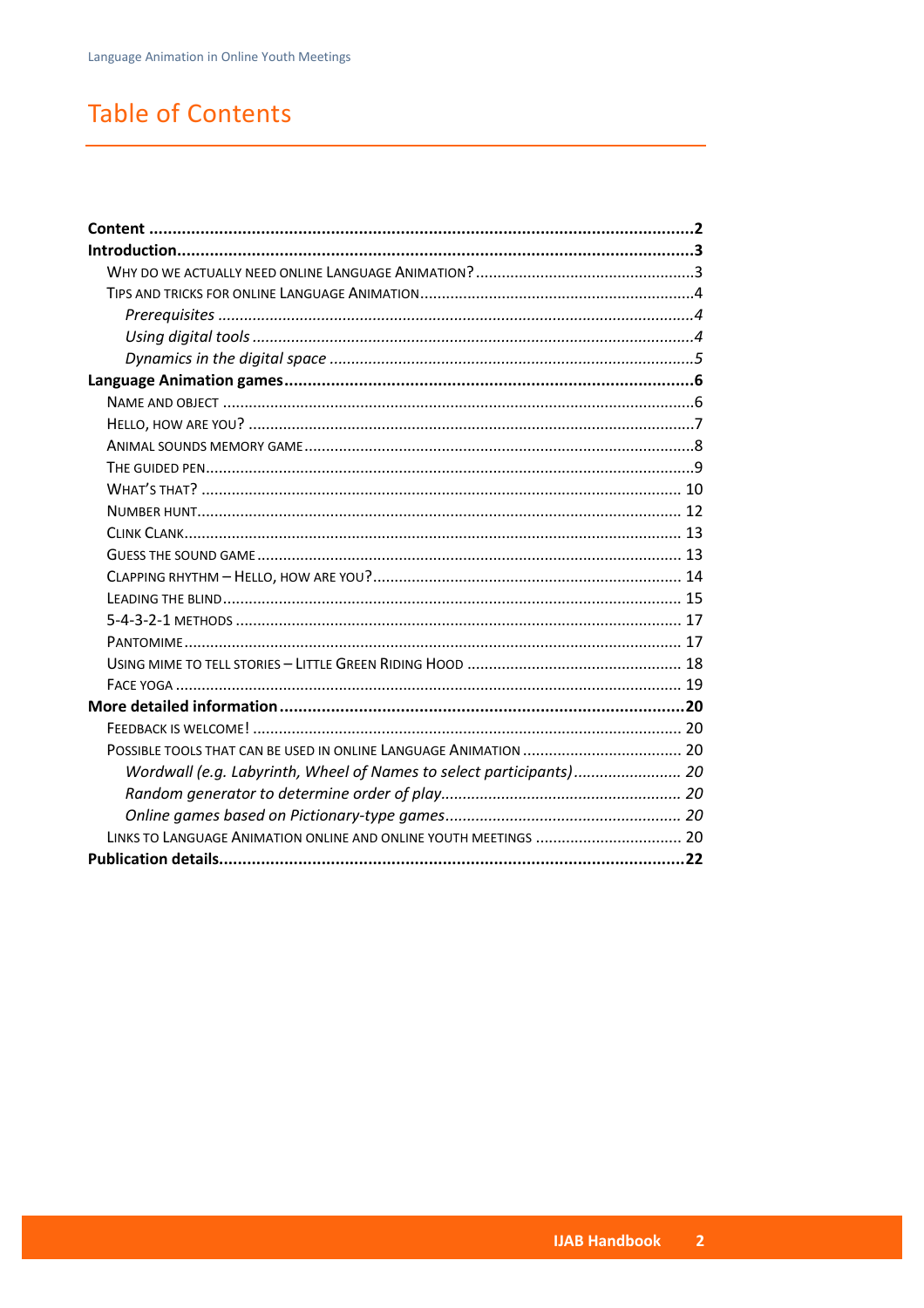# <span id="page-2-0"></span>Introduction

The COVID-19 pandemic has meant that many youth meetings have not been able to take place as planned. As an alternative to face-to-face meetings, some providers of international youth work are testing virtual events in order to stay connected with young people and partner organisations. Virtual meetings are also considered an effective way of supplementing preparatory and follow-up events even when in-person meetings are possible again.

We would like to use this handbook to share some of the experiences we have gained over the last few months with interested youth organisations, and in this way encourage others to try out online Language Animation.

#### <span id="page-2-1"></span>Why do we actually need online Language Animation?

Getting to know other participants and overcoming fears about interacting in front of a camera can be even more challenging in digital meetings than in real-life settings. Linguistic hurdles, too, can be more daunting in the virtual space. For example, participants can't ask the person sitting next to them for help when they haven't understood something in the foreign language, but are left to their own devices in front of their computer screen.

Language Animation aims to help people overcome inhibitions about communicating virtually and establish (natural) communication settings between participants. It is not about the structured (and assessed) learning of a foreign language - the way pupils learn languages at school - instead it is about having fun using the partner language. Moreover, the interactive character of Language Animation can foster group dynamics. These positive aspects can also be used for the virtual space.

In face-to-face meetings, Language Animation relies heavily on movement, contact, and also physical touch. Our task, therefore, is to adapt existing Language Animation games to virtual situations, incorporate alternative elements or come up with creative new ways to use screens, cameras and sound.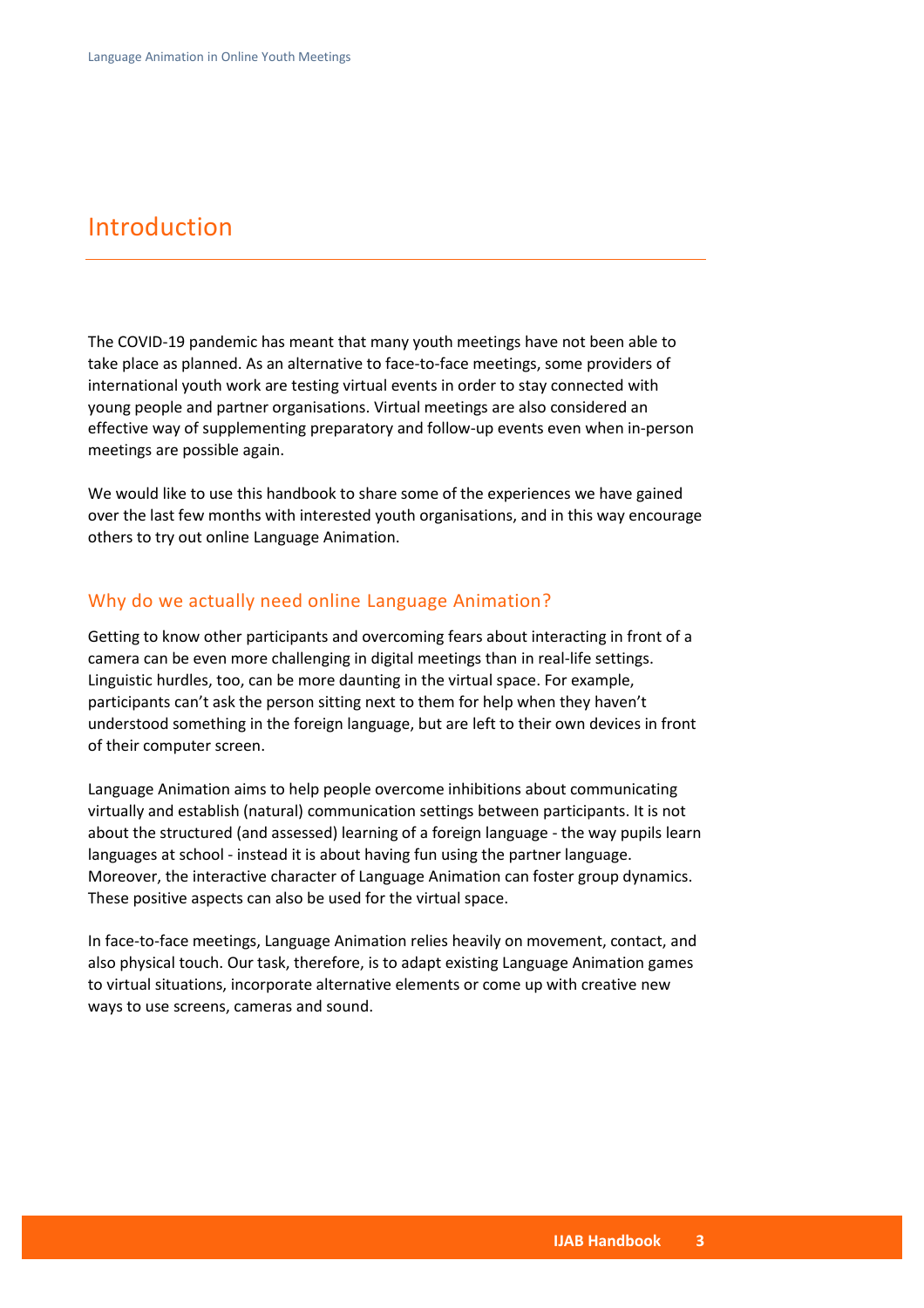# <span id="page-3-0"></span>Tips and tricks for online Language Animation

#### <span id="page-3-1"></span>**Prerequisites**

Digital Language Animation depends on **good technical conditions**. Ideally, a stable video conferencing tool should be available, allowing all participants to participate with cameras and microphones.

An important principle of Language Animation is the equal participation of all participants. We found that this is more difficult to achieve if individual persons do not appear on camera or cannot speak directly via a microphone, contributing only by means of the chat function, for example.

If technical conditions are inadequate, care should be taken to ensure that equal participation is not significantly compromised and that nobody is excluded. It may be necessary to modify the rules so that conditions are the same for everybody.

When playing Language Animation games, it often makes a difference whether participants use a computer/laptop or a mobile device. To be able to use the different tools and features, it's best if everyone participates with a computer or laptop. Experience has shown, however, that young people often join in with their smartphone or a tablet. This makes it difficult for them to switch between shared screen and gallery view, or between the video conferencing tool and another tool; they can't see all participants simultaneously and the chat is not immediately visible. Facilitators should bear this in mind when planning games. The rules of the game may have to be adapted to such situations.

It's best if the **group is no bigger** than the maximum number of participants that can be displayed on the screen at one time. For example, in Zoom that means a maximum of 25 persons can participate. (It is now possible to increase the number of participants to 49 in Zoom, but this only works with sufficient processor and camera capacities. Participants might not all fulfil these requirements.) This is only a recommendation, of course, and may help language animators keep an eye on the whole group and get a feel for the mood. Language Animation is also possible with bigger groups.

#### <span id="page-3-2"></span>**Using digital tools**

**Cameras** can be used purposely and creatively: for example, they can be turned on or off as a form of response, or be used to show objects or parts of the body.

The **microphone** can be used to broadcast sounds which players have to guess.

By **sharing the screen,** words and phrases can be introduced and practised in the relevant languages, e.g., with a photo of a designed poster used in physical meetings or a PowerPoint presentation or PDF file.

The **chat function** is a useful way of saving these words or phrases. Participants can still see them once screensharing has been switched off.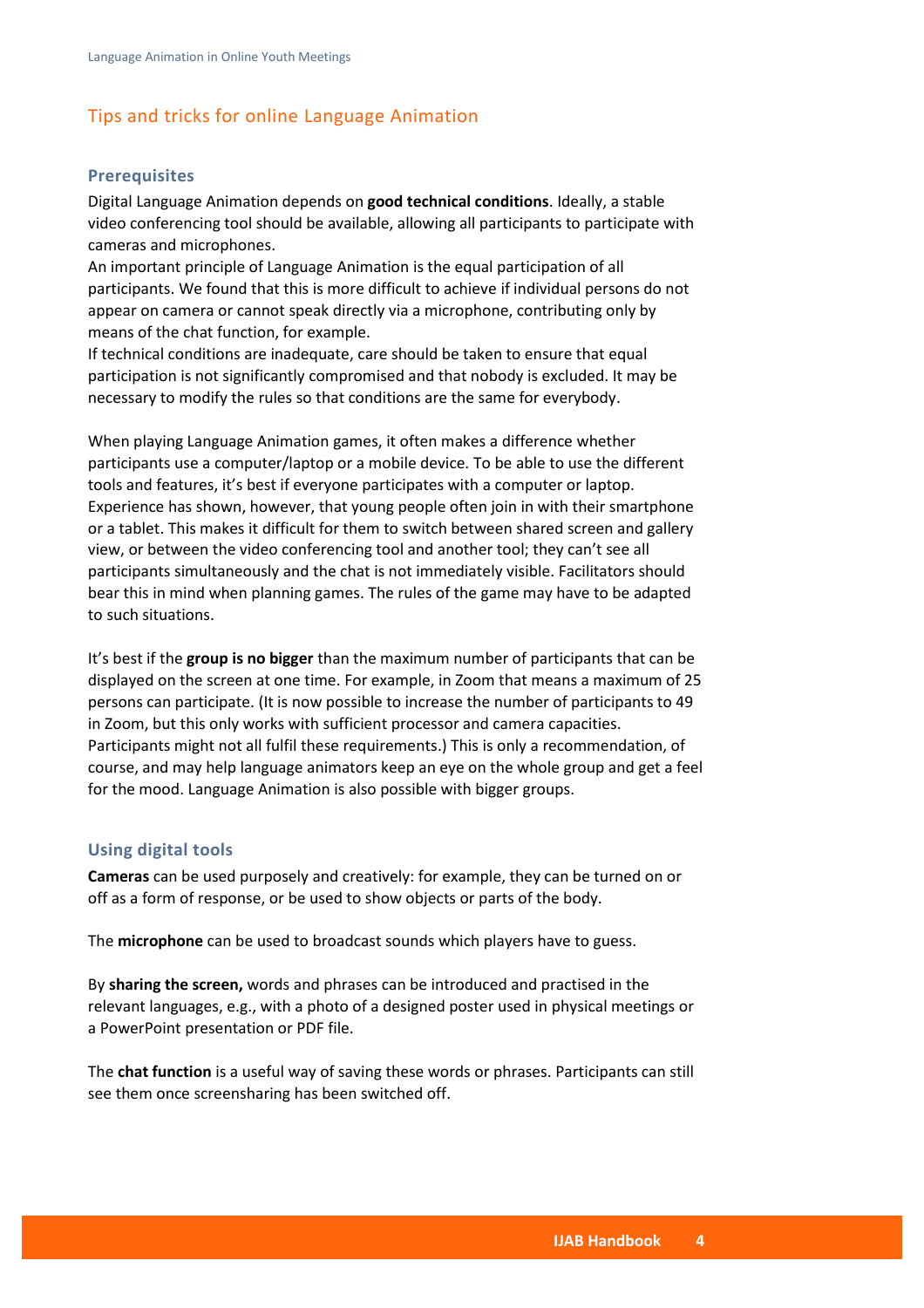Many video tools have a **whiteboard feature** which participants can draw or write on. External whiteboards opened via an internet browser can also be included.

**Breakout sessions** are an opportunity for participants to work on assignments in smaller groups.

Lots of other collaborative tools used in digital meetings also lend themselves to Language Animation.

# <span id="page-4-0"></span>**Dynamics in the digital space**

Language Animation often becomes really **dynamic** in physical meetings when there is movement in the room. It's a good idea to make up for fun elements that are not possible in front of a screen by creating alternative activities (e.g., using facial expressions and gestures).

When Language Animation games are introduced, the first step is usually to practise the required **words or phrases** in the different languages. A good approach is for the language animator to say the words/phrases twice and for the participants to repeat these twice with their microphones muted. This allows them to hear their own pronunciation. After the language animator has said the words or phrases a third time, the participants can unmute their microphones and repeat them out loud. This produces a cacophony of voices.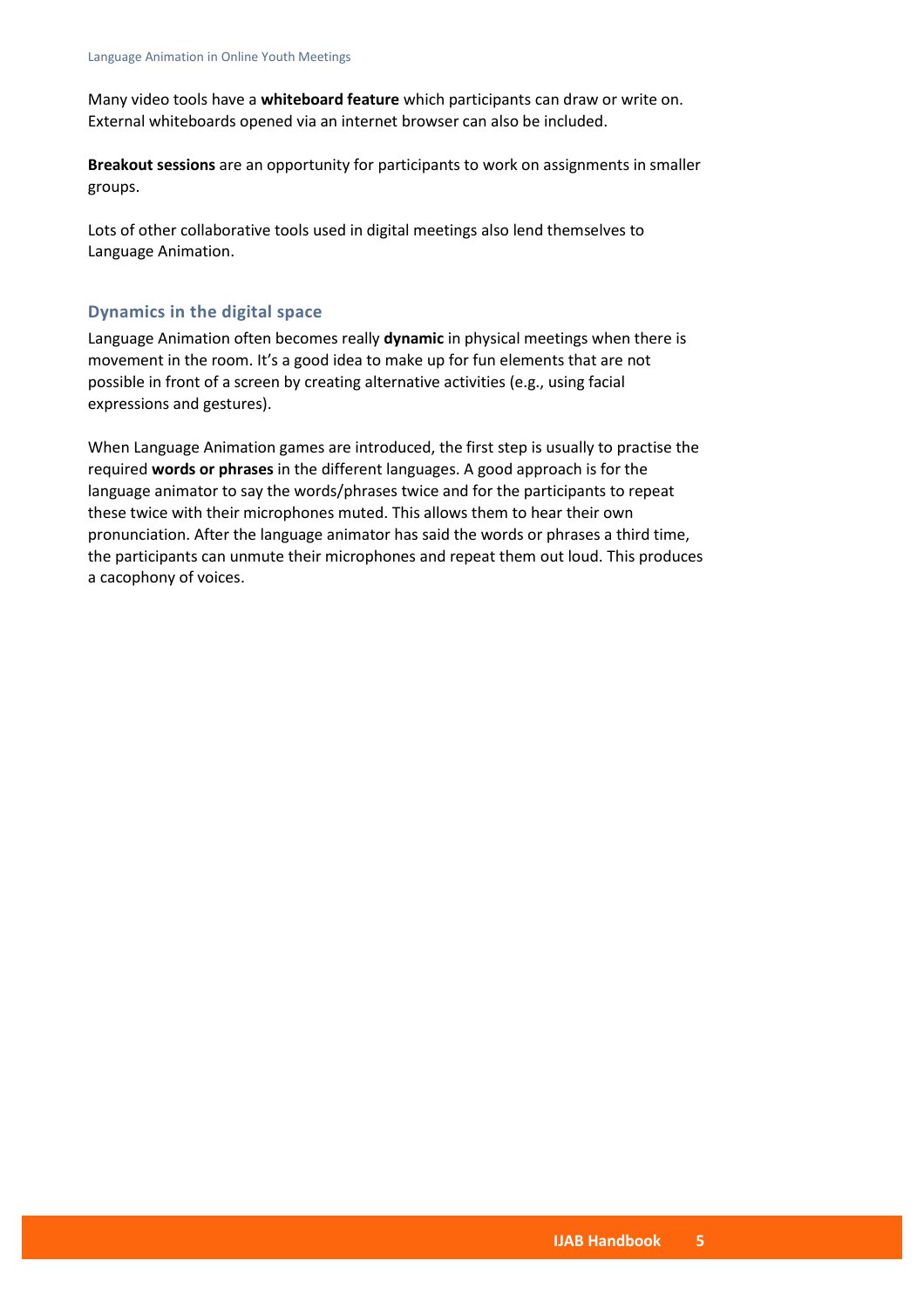# <span id="page-5-0"></span>Language Animation games

# <span id="page-5-1"></span>Name and object

#### **Objectives:**

Ice-breaker, learning names

**Participants:** 5-25

**Duration:** 10-20 minutes, depending on the size of the group

#### **Material:**

The participants can be asked beforehand to find an object that is especially important to them or that relates to their hobby.

This game works best with cameras. However, it can be adapted in case not all participants have a camera.

#### **Preparation:**

If this is the group's first name-learning activity, participants can display their name in their respective camera window (thumbnail).

If participants have already learnt each other's names, they can be asked to remove their names from their thumbnail (this option depends on the chosen video conferencing tool).

#### **Game description:**

The language animator starts the game by saying their own name, holding up their object to the camera and naming it in their language. The next person says the name and object of the previous person, and then reveals their own name and object. A third person names the first and second persons and their objects, and then reveals their own name and object, and so on.

The order of play can be determined in different ways: either the participants decide themselves whose turn is next, or they go through the participants' list in the video conferencing tool. This list can also help participants memorise names. Alternatively, the language animator posts the order of play in the chat.

At the end of the game, each participant writes down their own name and object one after the other in the chat. After each person, the name of the object is translated into the partner language(s): this can be done by the language animator or the participants. Alternatively, the participants' names and their objects can be written on a whiteboard or using another collaborative tool.

#### **Variations:**

The game can be simplified and standardised for all players if they have to say only the name of one, two or three previous players.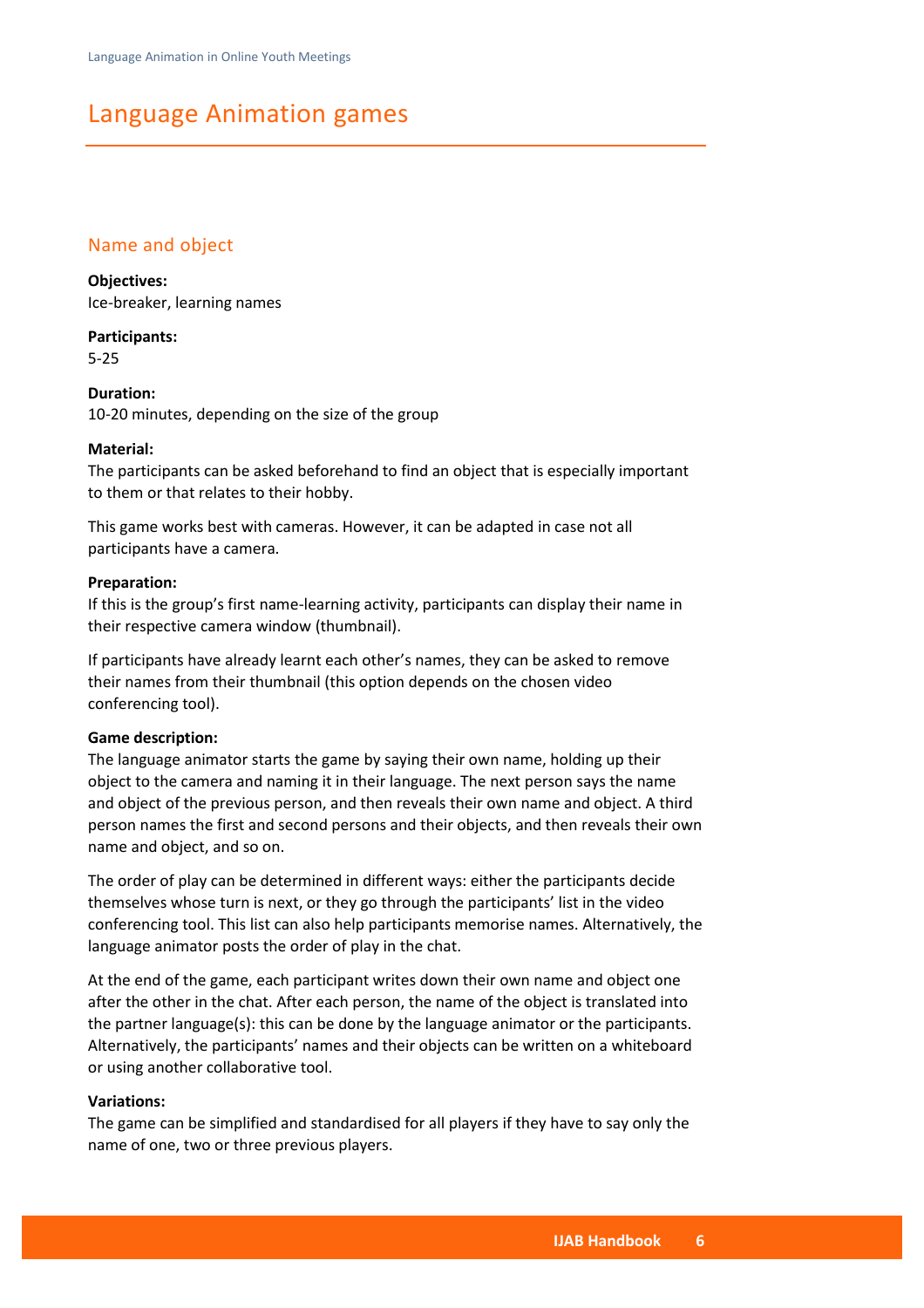The game can also be played if not everyone can use a camera. The participants will not then be able to put faces to names, but can still get to know each other through their names and personal objects.

If participants are able to use cameras, the game can also be played with gestures instead of objects.

Instead of an object, players can also choose an adjective that best describes them. Depending on their language skills, variations are possible. If everyone understands English well, the adjectives could be said in English in the first round so that everyone can memorise the words. In the second round, the participants could then say the adjective in their native language. To make it easier, participants could write their own adjective in their native language on a whiteboard. The adjectives are not written in any order, but are mixed up on the whiteboard.

#### **Comments:**

Playing the game without cameras requires much greater concentration on the part of the participants. Facilitators should bear this in mind when deciding on the size of the group.

# <span id="page-6-0"></span>Hello, how are you?

**Objective:** Initial contact, overcoming inhibitions, learning names, vocabulary

**Material:** PPT slide or prepared flipchart

**Participants:** 8-30

**Time:** 10 minutes

**Game description:** First of all, participants are introduced to the vocabulary. Useful aids are PPT slides (via shared screen) or prepared flipcharts (participants must then maximise the size of the presenter's video). One or several languages can be used. Participants practice the words/sentences together.

All the participants then switch to gallery view. The presentation is switched off or the flipchart is removed from the screen. It is helpful if the words/sentences are copied into the chat.

The participants are asked to turn on their microphones.

Person A now asks Person B: "Hello [first name], how are you?" If the game is played with several languages, Person A can decide which language to use. Person B chooses an answer in the same language. All participants act out Person B's answer in the form of a mime. Person B then asks Person C according to the same pattern.

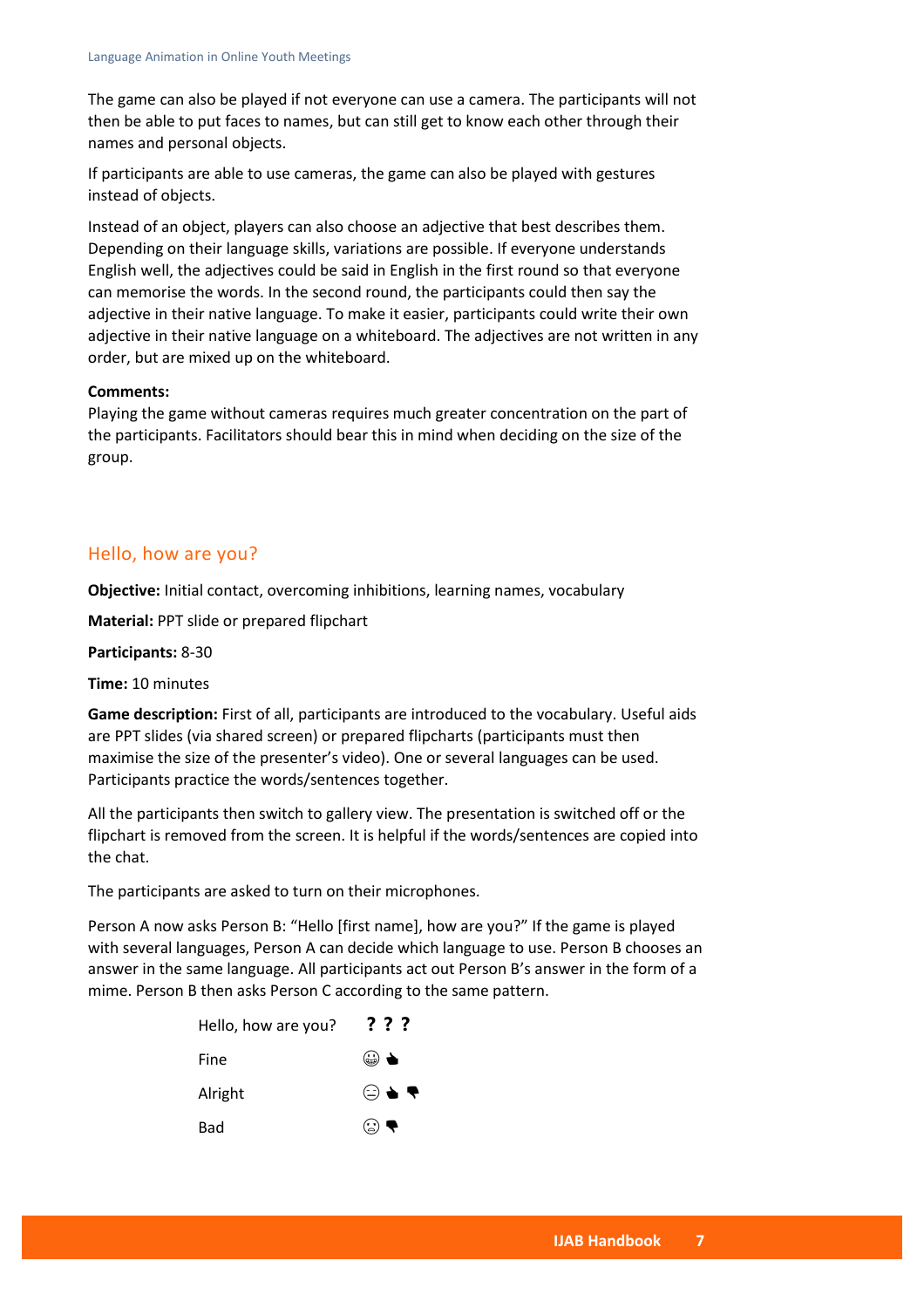#### **Variations:**

Instead of allowing participants to choose a language themselves, the language animator can decide in which language the question is asked, for example:

- always the native language
- always the partner language
- always alternating

# <span id="page-7-0"></span>Animal sounds memory game

**Objectives:**

Overcoming inhibitions Warm-up

#### **Participants:**

13-25 (if there is an even number of participants, the language animator does not join in)

Large groups could be split into smaller teams so that the game does not get too difficult or long.

# **Duration:**

15 minutes

#### **Preparation:**

Before the game starts, the language animator collects animal noises that sound the same and those that sound different in the participating languages. Beforehand, participants from different partner countries are divided into pairs.

#### **Game description:**

Two people are each asked to imitate an animal sound in their native language. To ensure that animals are not chosen more than once, the language animator can decide beforehand who is assigned which animal. They inform participants via private chat. Two participants who are prepared to take on the task become the memory players.

Like in the card memory game, the aim is to match up pairs. This game is about finding noise pairs that might sound the same, but can also be slightly different (e.g., a cockerel's crow: German "kikeriki", French "cocorico", English "cock-a-doodle-doo").

Player 1 picks a person who makes their animal noise. They then name a second person to make their animal noise. If the sound belongs to two different animals, it's Player 2's turn to pick two different people and try to remember the sounds in order to find pairs.

If the sound belongs to the same animal, the player scores a point (the language animator makes a note of scores) and is allowed to have another go. The participants whose animals have already been named turn off their camera so that it's easier to see who is still playing. The player with the highest score is the winner.

At the end of the game, all the names of the animals and the noises they make are written on the whiteboard or in the chat. Participants can discuss the different animal noises.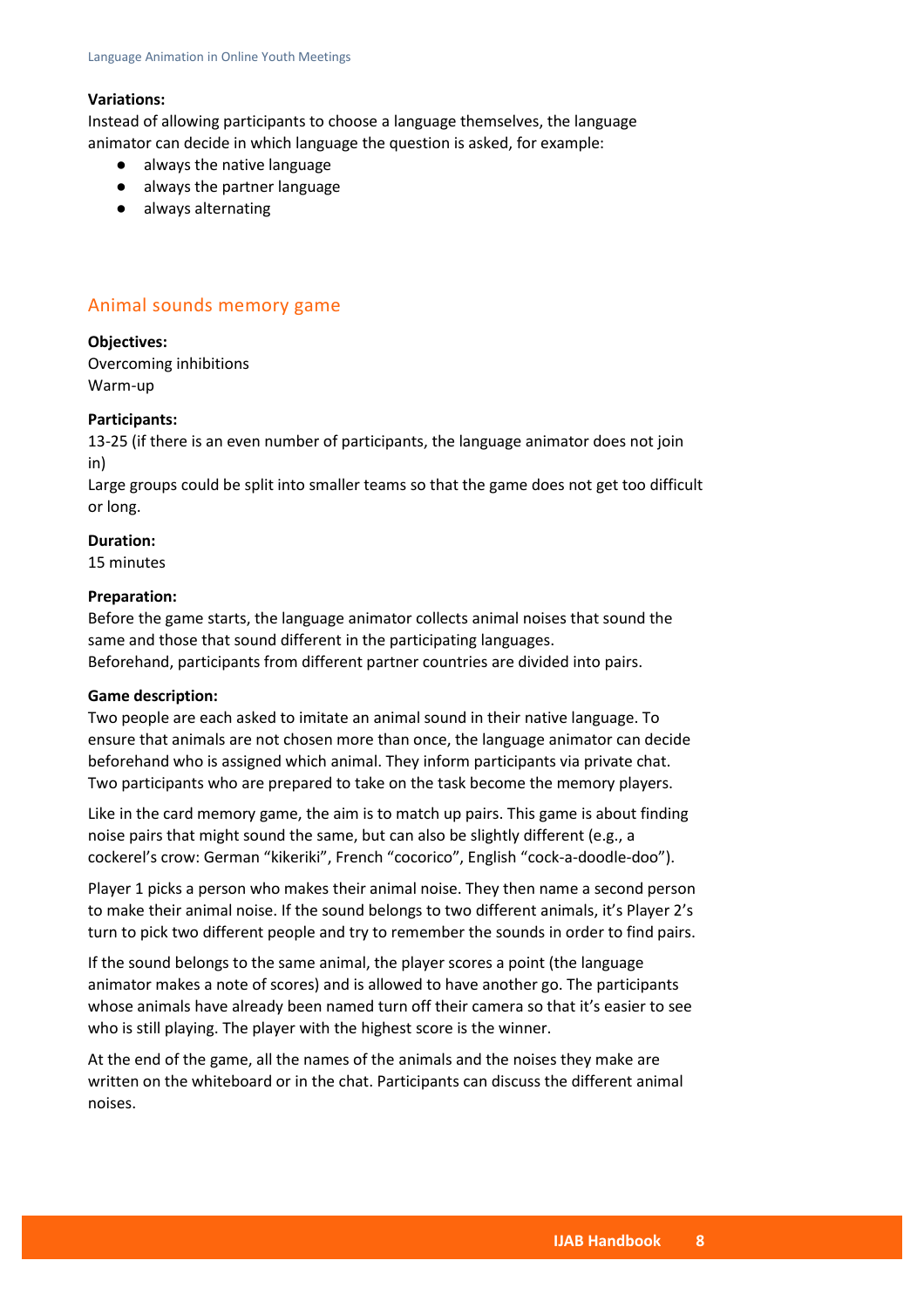#### **Variations:**

The game can be played with other sounds that are the same or different in the different languages, e.g., German: hatschi, French: atchoum, English: atchoo or German: igitt, French: beurk, English: yuck.

The game is about sounds, so it can also be played if participants are not all able to use cameras. Instead of switching off the camera, players could consider other ways to remember which cards have already been drawn. For example, all names could be written down on a whiteboard. The names of the participants who have been drawn as a sound pair are marked.

Online memory games, of course, can also be played with other words, such as internationalisms, i.e., words that sound similar in the participating languages, or words that have already been introduced in previous games.

#### **Comments:**

The language animator can adapt the rules so that players change after two (or three) successful rounds, to make sure the game doesn't become too one-sided.

#### <span id="page-8-0"></span>The guided pen

#### **Objectives:**

Consciously memorising words in the partner language

#### **Participants:**

#### 5-25

(Note: depending on which version of the game is played, it might be better to break down the group into smaller groups)

#### **Duration:**

20 minutes

#### **Material:**

Ideal with a camera, but it can also be played if participants can't use a camera.

The participants also need pen and paper.

If not all the participants can use a camera, they must be able to upload or scan a picture.

#### **Preparation:**

Presentation of the words to be used (circle, triangle, square, line, right, left, top, bottom), e.g., a photo of a poster or a PDF document.

The language animator chooses words that are easy to draw. These can relate to the subject of the youth meeting (e.g. objects used in a joint workshop).

#### **Game description:**

The language animator starts by practising the words "circle, triangle, square, line, right, left, top, bottom" with the participants in their languages. To do this, they share their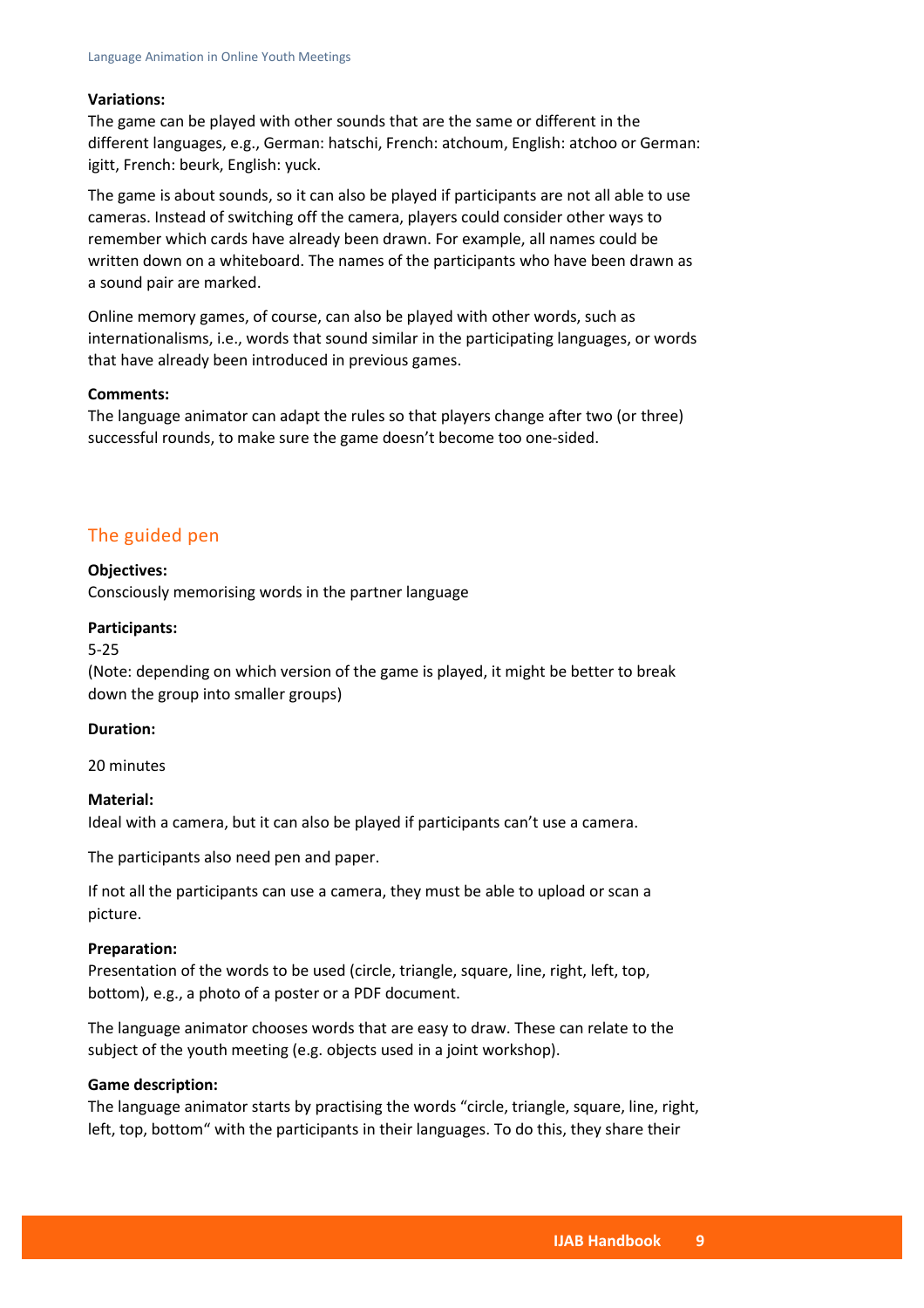own screen with a poster or a document on which all the words are written in both or all of the partner languages.

One player volunteers to give the drawing instructions. The language animator sends this person a word (in the person's native language) via private chat. The person now gives all the other participants step-by-step instructions on how to draw the picture. Only the words that have been introduced beforehand are used. The person giving the instructions might find it useful to draw the picture at the same time as the participants to keep track of progress.

When the description is finished, the participants hold up their drawings to the camera. Alternatively, the drawings can be photographed and uploaded (either directly to the video tool chat or via an additional tool such as Padlet), if, for example, participants can't use a camera. The participants can now guess which word they have drawn. Whoever guesses it first is allowed to give the drawing instructions in the next round. The word and translation(s) in the partner language(s) are written in the chat for everyone to see.

#### **Variations:**

The drawing can also be produced jointly. Instead of drawing their own pictures on a piece of paper, the participants use the video conferencing tool's whiteboard function. They take it in turns to do part of the drawing. The order can be based on the participants' list in the video conferencing tool. This version works well if the group is not too large, otherwise breaks become too long and participants have to wait until it's their turn. The game could also be played in smaller groups (breakout sessions).

#### **Comments:**

The language animator should make sure that descriptions are given in alternating partner languages.

# <span id="page-9-0"></span>What's that?

**Objectives:** Ice-breaker

**Participants:** Partner work/small group work

**Duration:** 15 minutes

**Material:** Camera

**Preparation:** Breakout sessions, digital whiteboard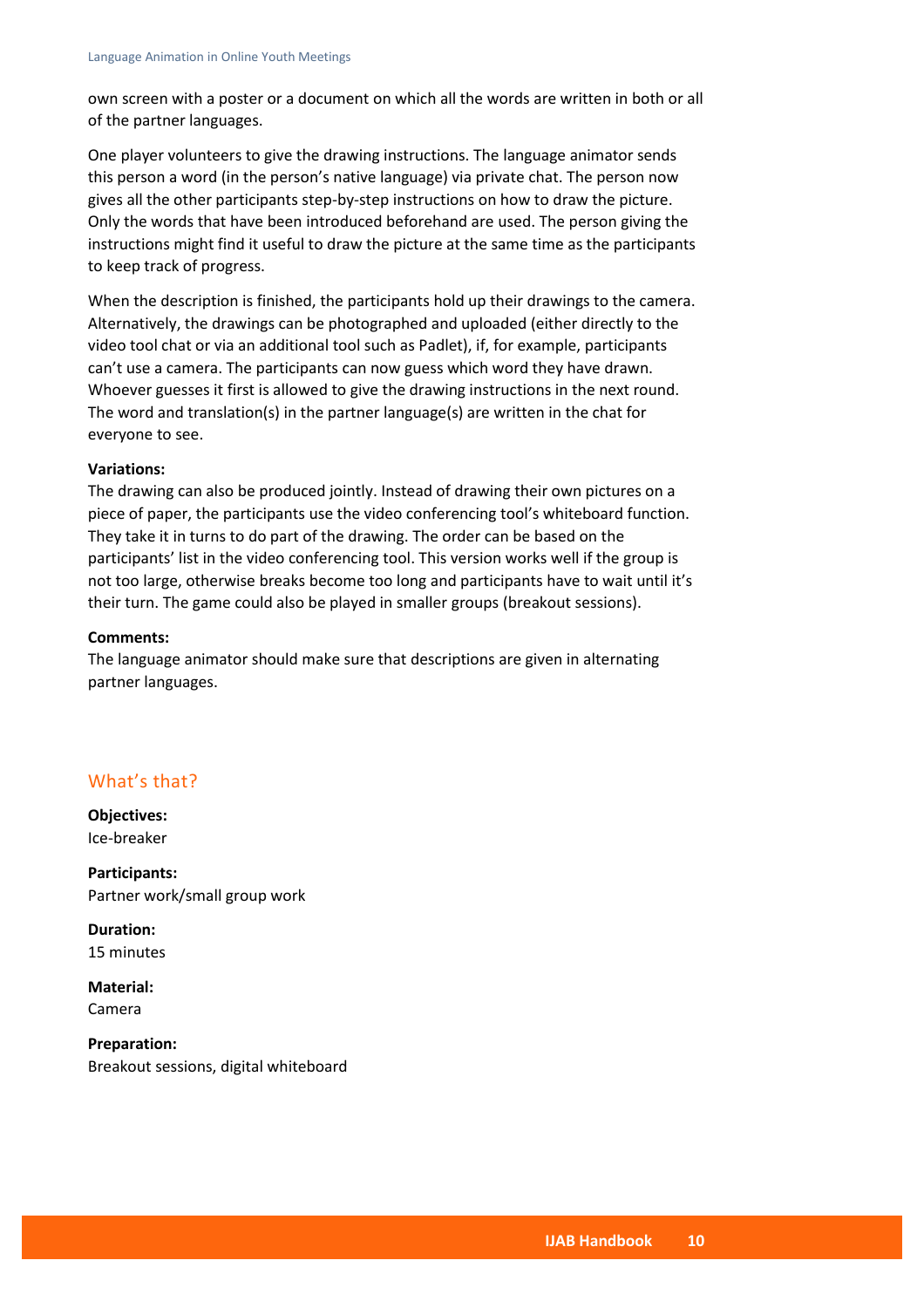#### **Game description:**

The group is divided into groups of two or three persons, each with participants from both or all participating countries. In these breakout groups, the participants show each other objects. They ask "What's that?", referring to the item which was introduced beforehand in the participating languages, and they name the object in their respective native language. The co-player answers by naming the object in the partner language. Both memorise or make a note of the word in the respective partner language. The players take it in turns to show objects and exchange names.

After the breakout sessions, each small group can show one to three objects to everyone in the main group and name the objects in the partner language. The words can be recorded in two languages on a digital whiteboard for all to see or in the chat.

#### **Variations:**

There can be a set theme for the objects that are shown (such as everyday objects, fruit and vegetables, etc.), but this is not a must. The breakout groups of two or three can also be used more systematically as get-to-know-you sessions where participants introduce themselves.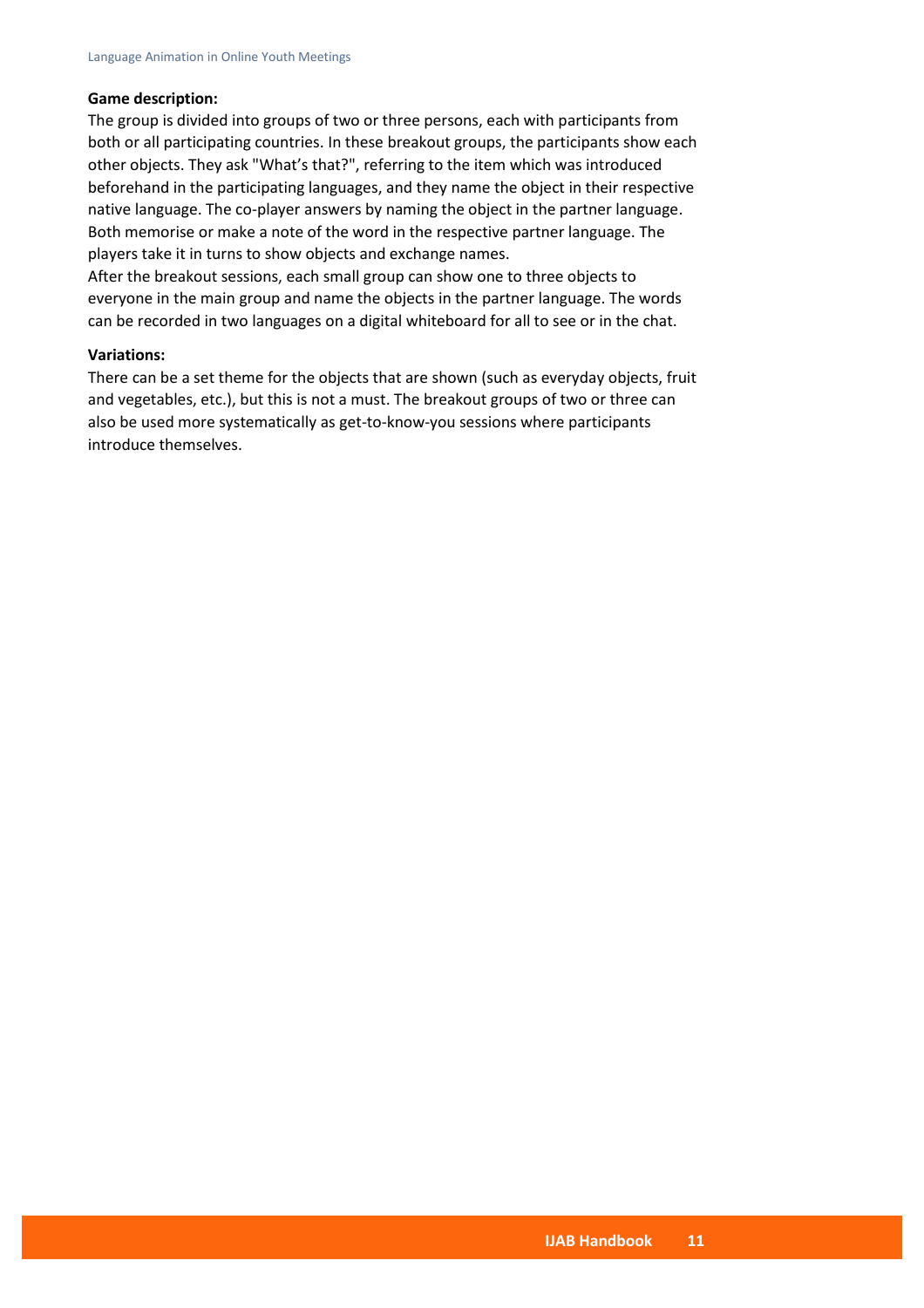# <span id="page-11-0"></span>Number hunt

**Objectives:** Learning the numbers 1-10 Movement

**Duration:** 10-15 minutes

#### **Material:**

Whiteboard or a prepared document with the numbers 1-10 in the partner languages and with phonetic spelling

#### **Game description:**

The language animator introduces the numbers 1 to 10 in both languages using a shared document. If possible, all participants have their cameras turned on. After the numbers have been introduced, the shared screen can be disabled and the numbers copied into the chat. The language animator starts the game by choosing one of the numbers. The participants then look around their environment for an object in the given number – for example, for the number 5, one participant finds five forks, another finds five envelopes, and so on.

When the time's up, all the participants hold their objects up to the camera and then name the objects in both languages one after the other. The language animator can write down the words in both languages in the chat. The first participant to find the right number of objects then picks a number in the next round.

The participants should not be allowed to show the same object more than once if they are playing several rounds.

A screenshot can be taken of all the participants as they hold up the objects to the camera.

#### **Variations:**

The game can be played with colours instead of numbers. The participants start by learning colours in the partner languages, then they have to look for objects in a certain colour.

Or they have to look for objects that start with a certain letter (in their own or the partner language). The participants then write down the names of the objects in the chat (or on a whiteboard) and the other participants add the names in the other language(s).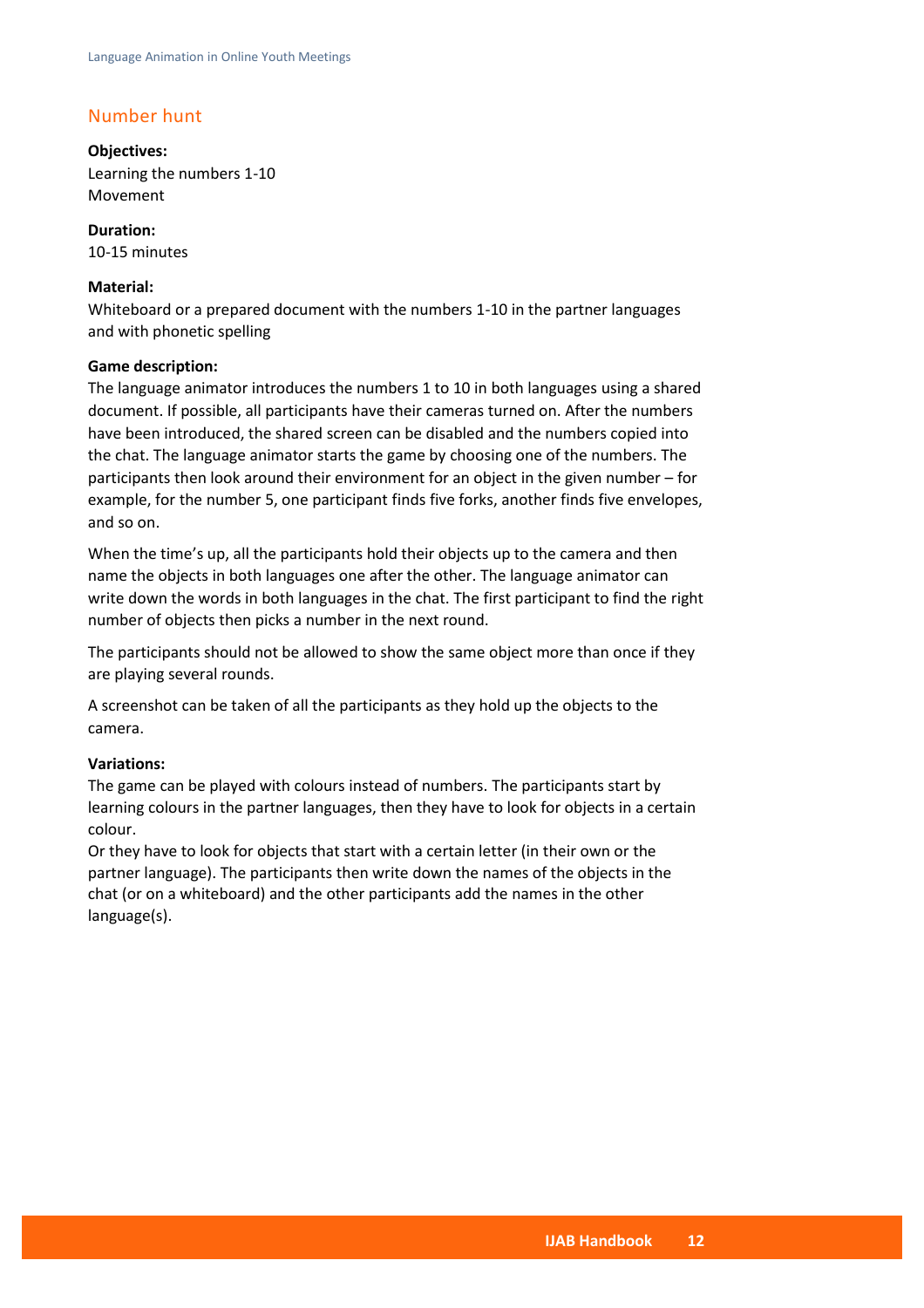# <span id="page-12-0"></span>Clink Clank

#### **Objective:**

Recognising sounds and writing them in own language, multilingual

#### **Participants:**

Small and large groups

#### **Material:**

Digital whiteboard. A whiteboard on which participants can be assigned their own colour (such as [www.twiddla.com\)](http://www.twiddla.com/) works well.

#### **Time:**

15 minutes

#### **Game description:**

The participants start by turning off their cameras and microphones, because this game is all about recognising sounds or noises without being able to see anything. The game leader makes a sound, for example, by stirring coffee in a cup with a spoon or turning the pages of a newspaper. The noise is repeated several times and the language animator makes sure all participants can hear it clearly. The participants then write down what they have heard on a whiteboard in their own language. They can write the word in all the languages they know. The first player to correctly guess the word is the next to make a noise. The language animator should be generous, i.e., if a spoon is being used to stir coffee in a cup, the word "coffee" can be considered a correct answer. The participants can be given one minute to write down the word. After one minute, everyone should stop writing and the sound is revealed. During this minute, no one is allowed to talk.

Alternatively, participants can write down the objects in the chat. It's easy to work out who guessed the word first.

It's important in this game that participants take time after each round to look at the words written down in all the languages and to discuss them. The language animator can encourage them to do this. They can also ask the participants to read out the words in their language to everyone again. The participants can discuss which words sound similar, etc.

# <span id="page-12-1"></span>Guess the sound

**Objective:** Language learning

#### **Material:** Sounds and noises

**Game description:** The language animator makes noises relating to a subject (e.g., kitchen: clinking glasses, water being poured into a glass, a plate dropping, someone eating biscuits...). The noises could be collected and later made available to everyone in a tool such as Padlet. The language animator plays the sounds relating to the subject one after the other and the participants have to guess what they are. Either they call out their answers in the group or they write down their suggestions in the chat. Once the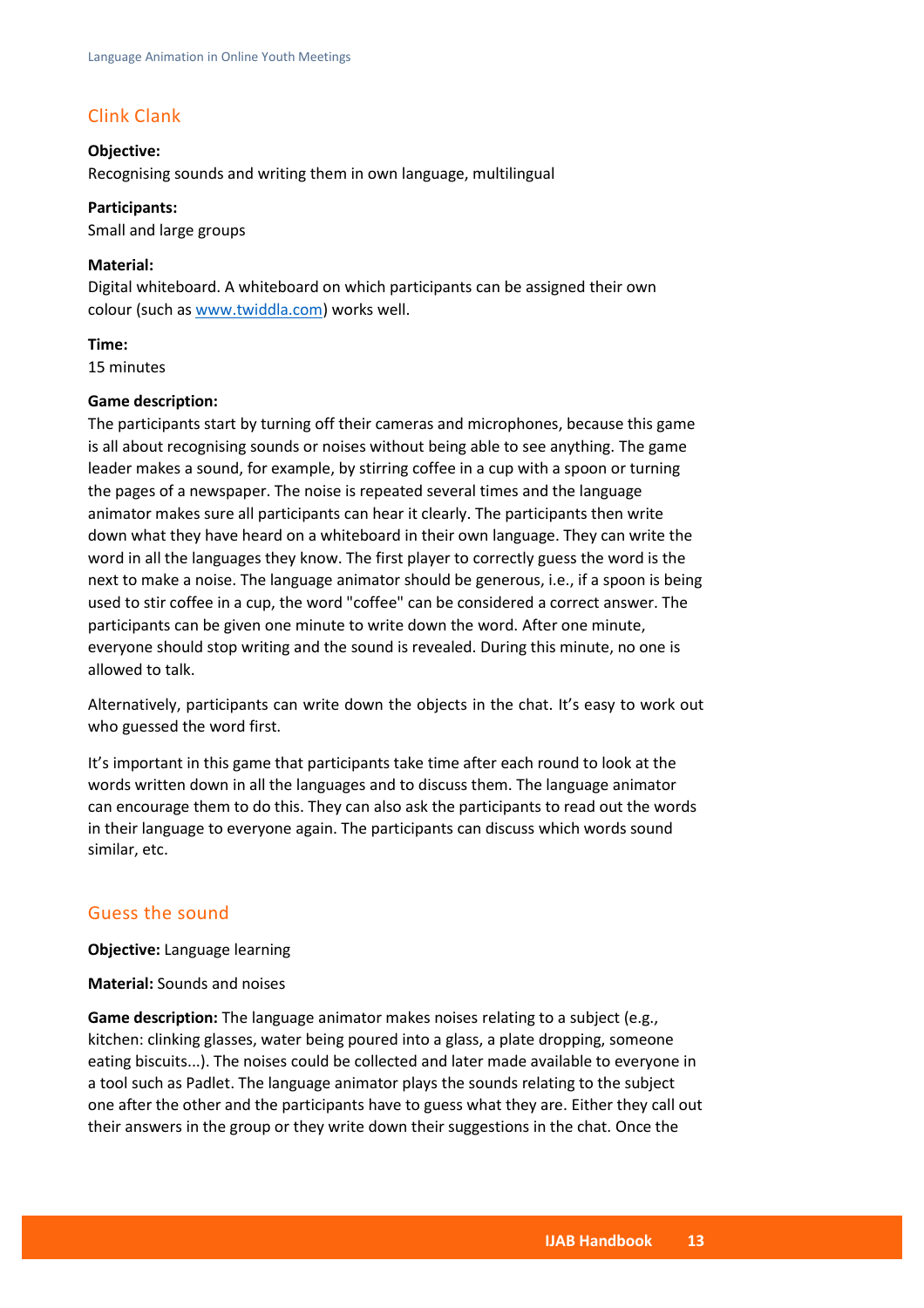sound has been guessed, the answer is given in the different languages and repeated by all participants together. It's useful to decide beforehand whether the participants are looking for groups of words, nouns or verbs.

#### **Variations:**

The participants don't have to guess the sound themselves, but can pick the sound from possible answers.

The sounds are played to the participants beforehand. This means they already know whether they are looking for groups of words, nouns or verbs.

The collection of sounds on a theme could be extended or other themes added (animal sounds, sounds of my city, etc.) during the meeting, e.g. by the participants themselves.

# <span id="page-13-0"></span>Clapping rhythm – Hello, how are you?

#### **Objective:**

Language learning, rhythm

#### **Material:**

Visualisation of words, e.g., PDF or photo of a poster

**Participants:** No restriction on number of players

#### **Time:**

10-20 minutes (depending on number of languages)

#### **Game description:**

The participants learn to clap a rhythm together. This rhythm is based on four beats. The level of difficulty of this "body percussion" game can be adapted to the group. The easiest version is to clap hands on legs twice and clap hands together twice. Another variation is to clap left leg with left hand for the first beat, and then clap right leg with right hand for the second, snap the fingers of the left hand for the third beat, and snap the fingers of the right hand for the fourth. Other creative variations are possible. If participants' language skills are still limited, it's best to choose an easy body percussion.

The language animator shares a document with the words in the participating languages. Beats 1 and 2 have no words, then beats 3 and 4 are each followed by a word or part of a word (e.g., beat 3: Hel-, beat 4: -lo). The next set of beats incorporates the next question or answer, in this case "How are you?" In some languages, the question or answer may consist of more than two syllables. In those cases, the text can either be shortened (e.g., "I am good" becomes "I'm good"), or two or more syllables can be spoken per beat (e.g., in English "How are" is spoken on beat 3, "you" on beat 4).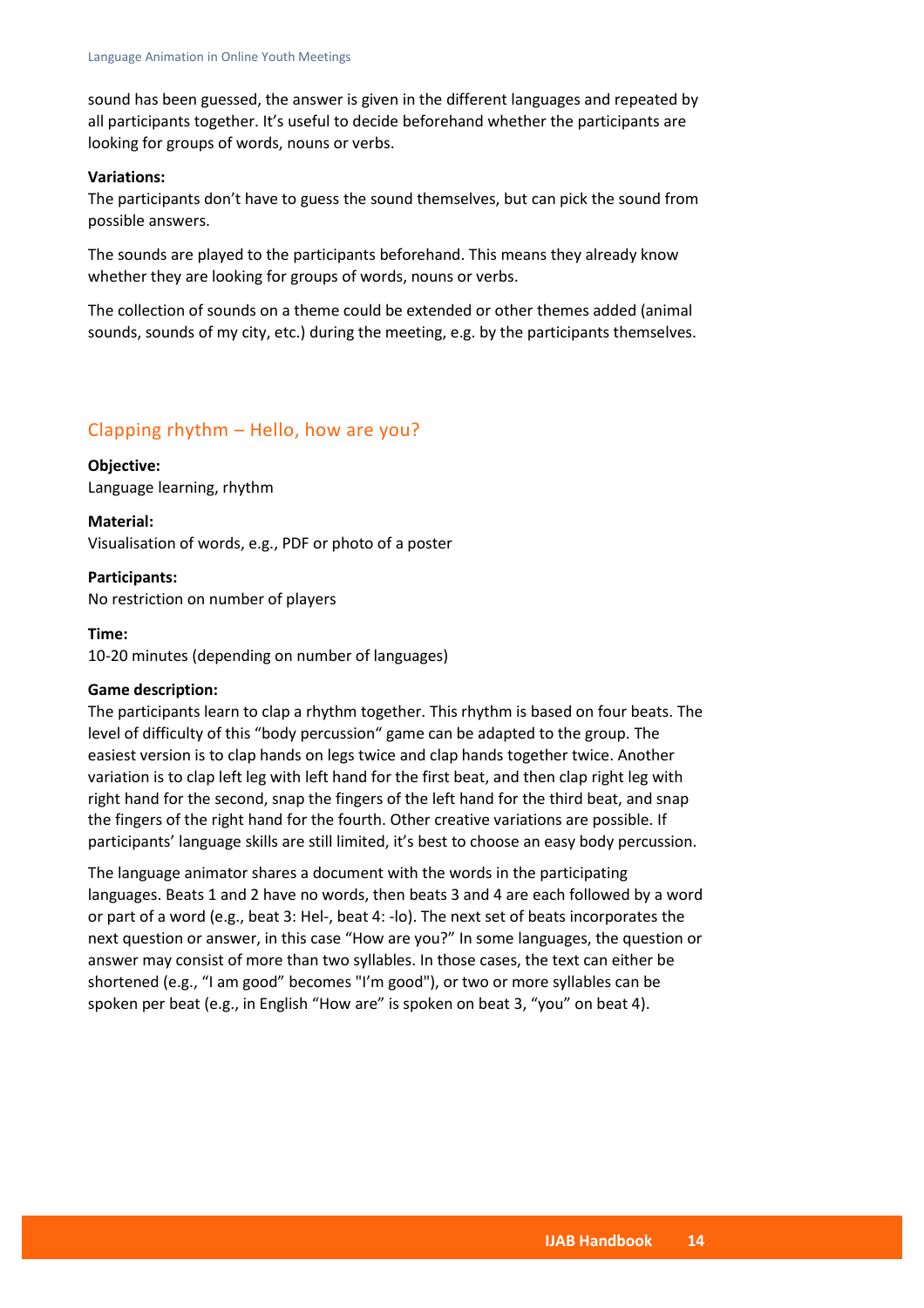#### Examples:

In Greek, the answer "I am good" /"I am well" has four syllables: πολύ καλά [polí kalá]. Here, the full phrase could be shortened to καλά [kalá] (good/well), so "ka" on beat 3 and "lá" on beat 4.

In English, the question "How are you" has three syllables. The first (How) could be spoken on beat 3, the next two (are you) on beat 4, so "How - are you?".

| Hal - lo!     | $HeI - IoI$      | $Sa - lut!$ | $\lceil \epsilon \alpha - \sigma \sigma v \rfloor$ [ja – ssu] |
|---------------|------------------|-------------|---------------------------------------------------------------|
| Wie - geht's? | How $-$ are you? | $Ca - va?$  | Tι – κάνις; [ti – kánis?]                                     |
| Sehr - gut    | $Verv - good$    | Très – bien | $\kappa\alpha - \lambda\alpha$ [ka – lá]                      |
| Dan – ke      | Thank – vou      | Mer – ci    | Eυχαρι – στώ [efchari – stó]                                  |

Unfortunately, it's not possible for everyone to perfectly repeat a rhythm together in video conferences when microphones are turned on because the sound arrives with a short delay due to latencies. In hybrid events, however, a small group of participants who are physically present can create a joint rhythm. Alternatively, the language animator can repeat a rhythm with individual participants. Or participants actually use the delays and repeat a roughly equal rhythm with their microphones enabled. This works too and can promote team-building.

By repeating the short dialogue according to a rhythm, words are easier to memorise.

#### **Variations:**

Rather than introducing lots of languages at once, the game can be played every day, with a new language added every time. Languages other than the official partner languages can be included to take into account the participants' multilingualism.

# <span id="page-14-0"></span>Leading the blind

**Objective:** Teamwork, language learning

**Material**: Cue cards that give directions in the respective languages / PPT slide; prepared labyrinths (e.g., [www.wordwall.net\)](http://www.wordwall.net/); breakout sessions

**Time:** 20-30 minutes

**Game description:** Participants start by practicing the vocabulary. Useful aids are moderation cards with direction arrows that can be held up to the camera. A PPT slide can also be used:

- up
- down
- right
- left
- and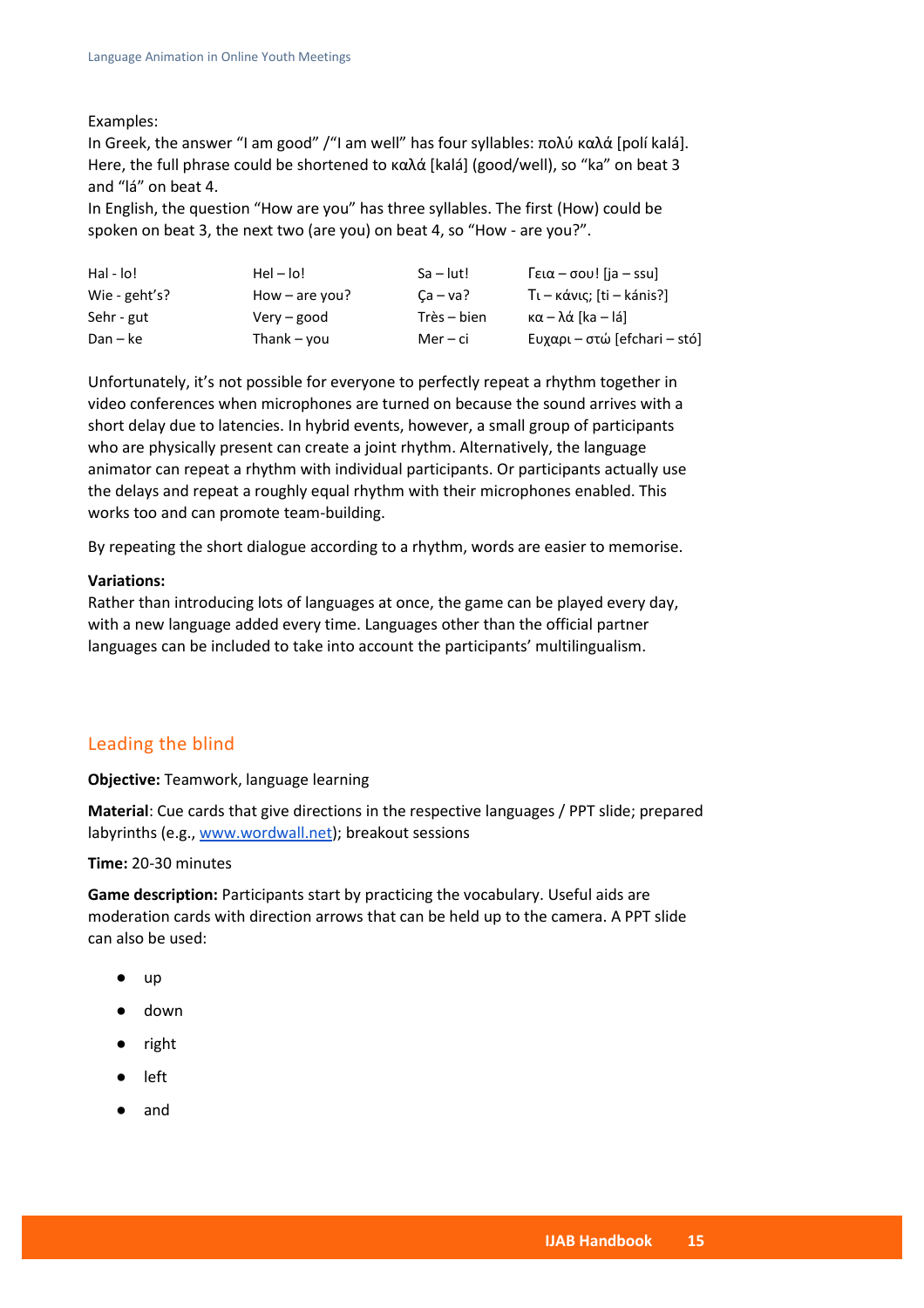The words are written in the chat so that participants can refer back to them during the exercise.

The language animator opens a labyrinth created i[n www.wordwall.net](http://www.wordwall.net/) and shares their screen (switching off sound and selecting full screen). It's important that the language animator explains:

- where the labyrinth exit is,
- how the cursor keys work,
- that players should not encounter the little monsters.
- The language animator then closes their eyes and lets the participants guide them out of the labyrinth (all microphones should be switched on).
- Both the full screen and screen share function are then disabled.

The participants are then divided into small groups (preferably pairs). Breakout rooms are created according to the number of small groups. These end automatically after 10 minutes. Everyone should be authorised to share the screen.

The language animator explains the procedure in the breakout rooms and also posts this information in the chat so that everyone can refer back to it.

- First decide who will play which role.
- The first person to be the blind player in the labyrinth clicks on the link and then shares their screen (bottom centre and then select the browser in which the link has been opened).
- Turn off the sound at the top right, then switch to full screen and START.
- The leader now gives directions in one of the languages.
- After the game, disable the full screen mode by clicking on the bottom right or using the Esc key.
- Now change roles.
- Please return to the main meeting,

Note/addition: The participants can be divided into smaller groups in different ways:

- The participants are assigned to breakout rooms (manually by the language animator or automatically by Zoom).
- With the help of a website (e.g., [https://www.ultimatesolver.com/en/random](https://www.ultimatesolver.com/en/random-groups)[groups](https://www.ultimatesolver.com/en/random-groups) )
- The participants form their own small groups by signing up to a group on a prepared slide (using the "Annotate" function in screen share).

#### **Variations:**

Instead of using the labyrinth, participants walk around their real environment with a tablet or mobile phone, guided by the other person (who obviously has their eyes open).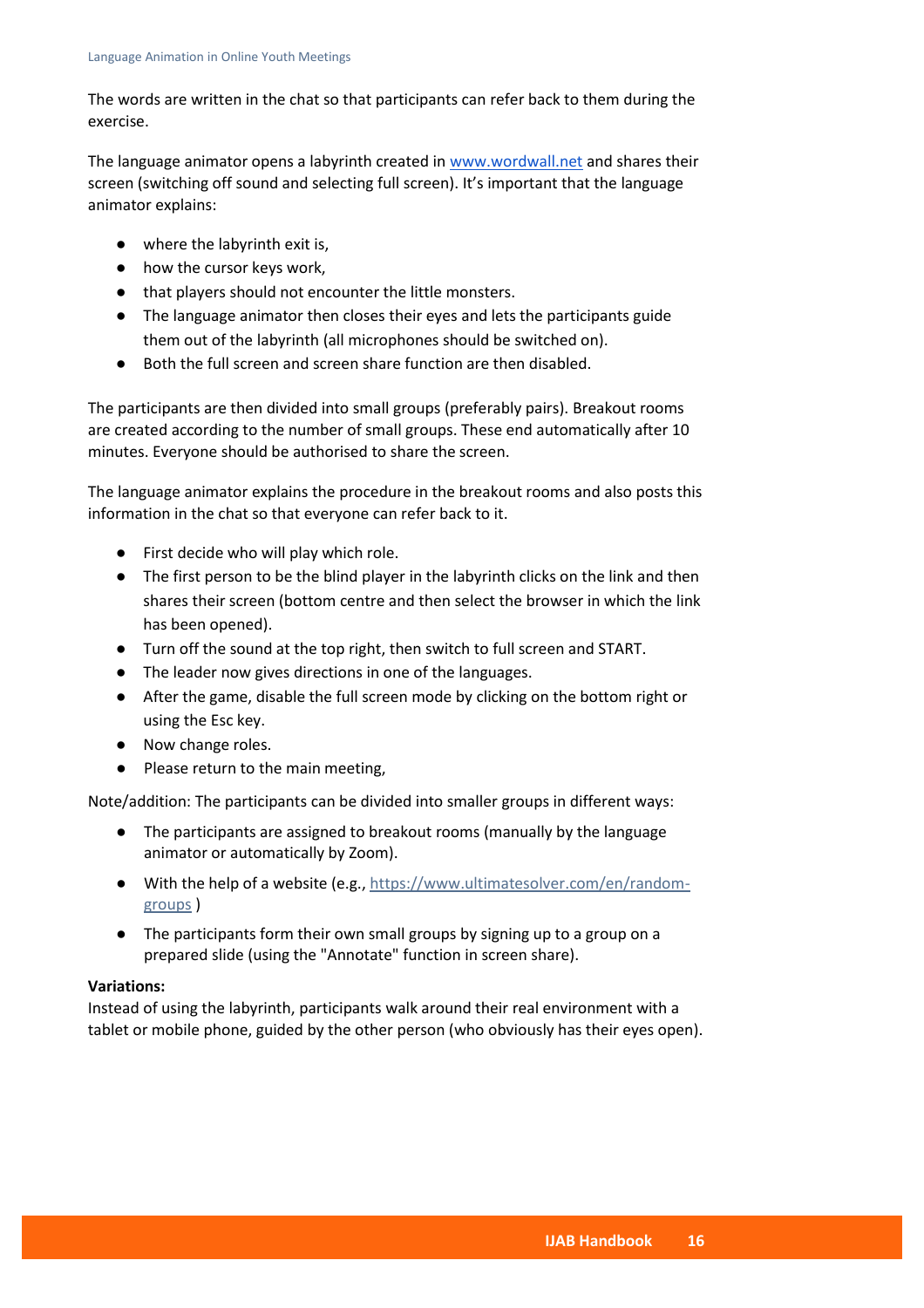# <span id="page-16-0"></span>5-4-3-2-1 methods

#### **Objective:** Energiser

**Material:** Depiction of the numbers 1 to 5 in the participating languages

**Time:** 5-10 minutes

**Game description:** The language animator introduces the numbers 1 to 5 in one or several languages. To help the participants, the pronunciation of the numbers can be written down in the chat or shared in a document. Now the players shake individual parts of their body (left arm, right arm, left leg, right leg) one after the other. In the first round, they count down each body part from the number five (with all microphones activated). In the next round, they count down from the number four. In the last round, they count down from 1, shaking all parts of the body one time only. If the energiser game is played in several languages, the languages can be used alternately or each body part is assigned a language.

#### <span id="page-16-1"></span>Pantomime

**Goal:** Overcoming inhibitions, demonstrating the potential of facial expressions and gestures and training these

**Material:** Sentences/expressions that are copied into the chat, waiting room

**Participants:** At least 6

**Time:** 15-30 minutes

**Game description:** In this exercise, the group mimes a word or phrase, and two or three volunteers have to guess it. The volunteers are briefly sent to the Zoom waiting room (or a separate room in other tools. Alternatively, the word or phrase could be posted in the chat for the other participants, but this takes longer). During this time, the word or phrase is revealed to the other participants and written in the chat for them to read. The volunteers are then brought out of the waiting room and the game begins. The group should be muted; the volunteers have their microphones on. After the word/phrase has been guessed, new volunteers are invited to guess the next phrase, and so the game continues.

Note: If it's difficult to find volunteers, a random name picker can be used (e.g., <https://www.ultimatesolver.com/en/random-groups> ). A list of first names should be prepared before the game.

We recommend using sentences or short phrases that are of practical relevance to the participants. For example:

- Congratulations!
- How much does it cost?
- Shall we play a round of online Scribblio (for example)?
- My microphone isn't working.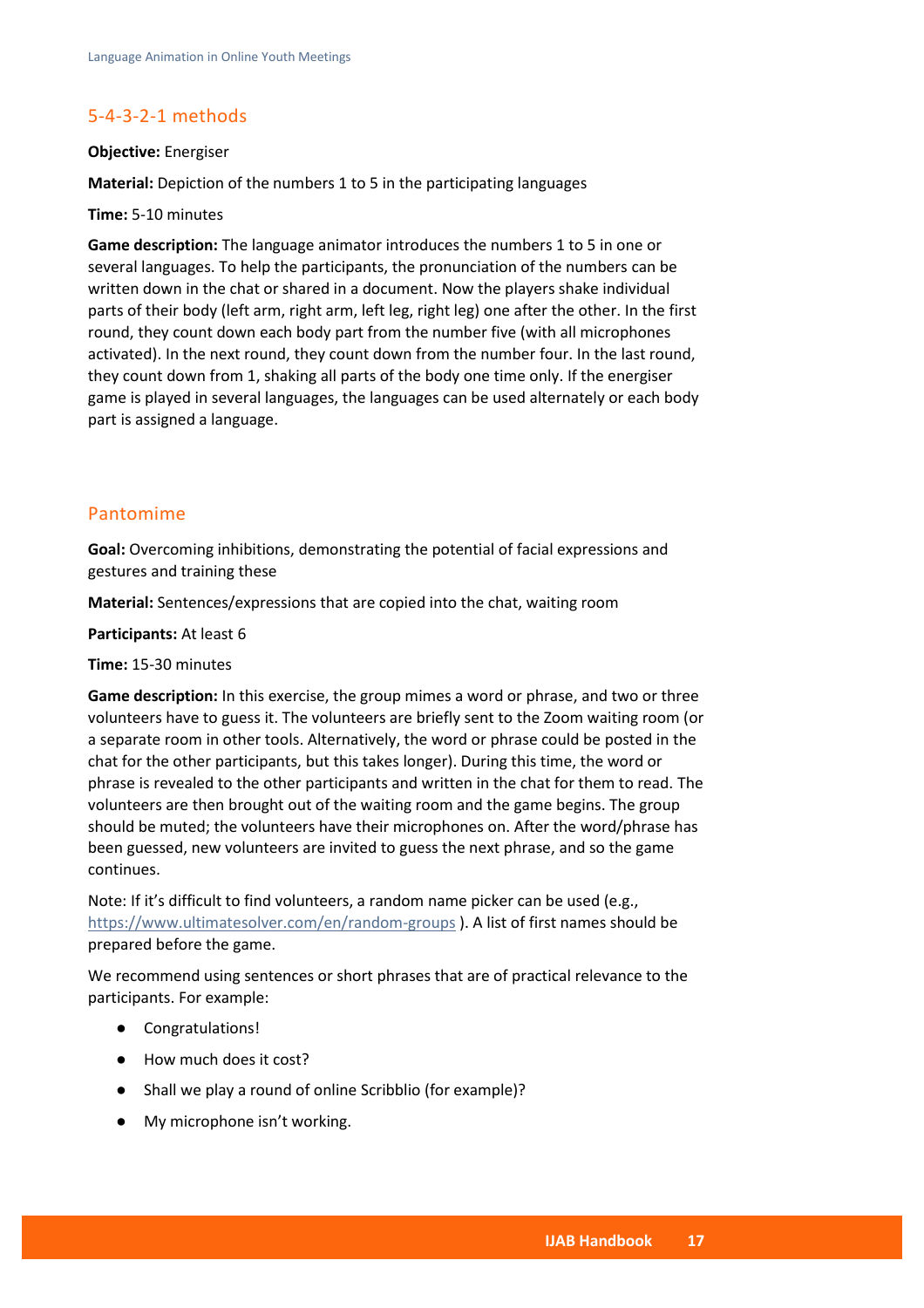#### **Variations:**

The game can also be played with idioms. Participants can look at differences between languages. Many idioms can be translated literally, but some use different linguistic images.

The game can be played in small competing teams. The team that guesses the expression scores a point.

# <span id="page-17-0"></span>Using mime to tell stories – Little Green Riding Hood

**Objective:** Language learning, recognising the immersive potential of listening and miming

**Material**: Bilingual (or multilingual) text to read out loud, visualisation of words, breakout sessions

#### **Participants:** 12-50

#### **Time:** 20-30 minutes

**Procedure:** A bilingual (or multilingual) text is read out containing a selection of words that occur frequently. An appropriate number of words for the size of the group is selected and practised. The fairy-tale Little Green Riding Hood has a maximum of six terms:

- Little Green Riding Hood Zielony Kapturek
- Grandma Babcia
- Wolf Wilk
- Organic wine Ekowino
- Forest Las
- Green apples Zielone jabłka

All the members of the group practice pronouncing the words in all relevant languages. Small groups are then formed and each is assigned a word.

The task of the small groups: Think of a theatrical movement and a special and appropriate way to pronounce the word (in both/all languages).

Each group's words (in all relevant languages) are also written in the chat. The group work now begins in the prepared breakout sessions (approximately 2-3 minutes long).

After working in the small groups, everyone returns to the main meeting and the small groups briefly present what they have come up with. Now, everyone switches on their microphones. The language animator begins to read out the text in two or more languages (not as a translation but as a continuous story, alternating between the participating languages). Whenever one of the words is mentioned, the respective group makes an appearance with its gesture and special pronunciation. In this way, the expressions are always repeated in the language in which they appear in the text.

Depending on the group's language skills and motivation, the text can be read out once again, this time reading out the sentences/paragraphs in a different language.

Note/addition: The participants can be divided into smaller groups in different ways: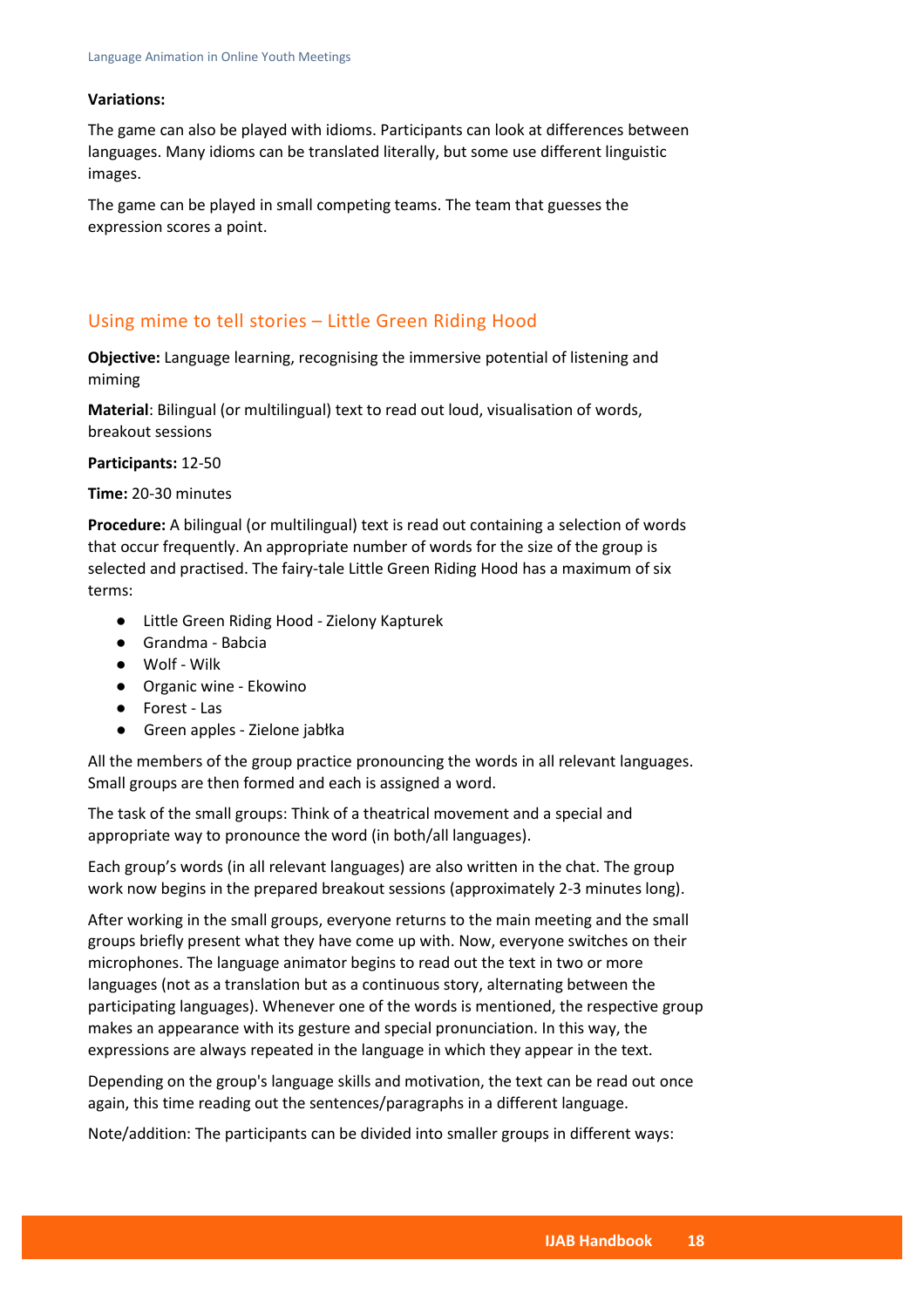- The participants are assigned to breakout rooms (manually by the game leader or automatically by Zoom).
- With the help of a website (e.g., [https://www.ultimatesolver.com/en/random](https://www.ultimatesolver.com/en/random-groups)[groups](https://www.ultimatesolver.com/en/random-groups) )
- The participants form their own small groups (using the "Annotate" function in screen share).

The text of the described fairy-tale Little Green Riding Hood is available in the German-Polish Youth Office's (DPJW) method collection ALIBI – BINGO – [CHAOS;](https://dpjw.org/wp-content/uploads/2019/10/abc_animacje_web.pdf) the name of the exercise is "Grünkäppchen".

#### **Variations:**

Participants can use this method to write personal reviews of a youth meeting they have been involved in. It's important that all words occur frequently and about the same number of times. They must not be replaced by pronouns, even if this does not correspond to the normal flow of the language.

#### <span id="page-18-0"></span>Face yoga

**Objective:** Energiser

**Material:** Camera

**Participants:** No restrictions. In very large groups, only some of the participants introduce a movement.

#### **Time:** 10-15 minutes

**Procedure:** The language animator asks participants to enable gallery view and switch on microphones. Optionally, relaxing music can be played in the background (share computer sound). Before the exercise starts, the language animator shares a list of names in the chat indicating the order of play.

The language animator starts by choosing part of their face (e.g., ears), which all participants now massage simultaneously. At the beginning, the selected part of the face is named in the foreign language and repeated by all the participants. Then it's the turn of the next person in the list to choose and name another part of the face. The participants repeat the word and massage this part of the face. This continues until all participants have had a go. If the group is big, other parts of the body (e.g., upper body, arms, hands, etc.) can also be used for the exercise.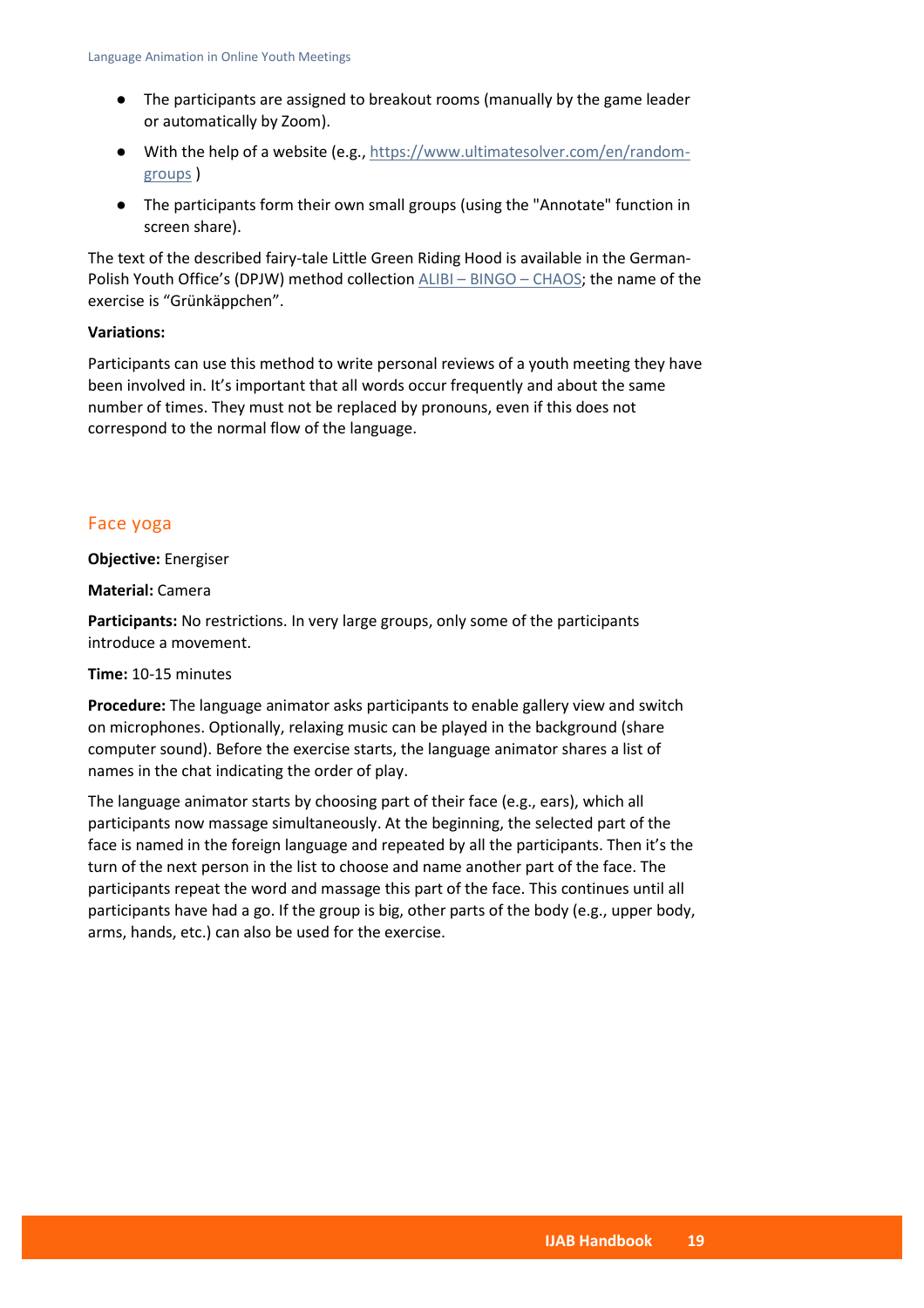# <span id="page-19-0"></span>Further information

# <span id="page-19-1"></span>Feedback is welcome!

The games were developed and tested at IJAB meetings. We would like to thank all the creative minds behind these activities. We welcome feedback about how these exercises have worked in other groups and any suggestions you may have about how they could be changed. We are also interested to hear about other tried-and-tested games so that we can expand this tool and make lots of different ideas available to a wide range of people. Please send your feedback to [wissing@ijab.de](mailto:wissing@ijab.de)

# <span id="page-19-2"></span>Possible tools that can be used in online Language Animation

<span id="page-19-3"></span>**Wordwall (e.g., Labyrinth, Wheel of Names to pick out participants)**

<https://wordwall.net/>

<span id="page-19-4"></span>**Random generator to determine order of play** <https://zufallsgenerator.org/namen>

<https://www.ultimatesolver.com/en/random-groups>

<span id="page-19-5"></span>**Online games based on Pictionary-type games** [https://garticphone.com/](https://garticphone.com/de)

#### <https://skribbl.io/>

# <span id="page-19-6"></span>Links to online Language Animation and online youth meetings

- Online Language Animation [\(Interkulturelles Netzwerk e.V. et al.\)](http://languageanimation.org/en/homepage)
- Scenarios for online [exchange projects](https://dpjw.org/publikationen/szenarien-fur-online-austauschprojekte/) (DPJW) [German only]
- Meet join [connect! Digital tools for international youth work practice](https://ijab.de/bestellservice/meet-join-connect-1) (IJAB)
- [Handbook on organising virtual international youth meetings](https://ijab.de/bestellservice/arbeitshilfe-virtuelle-internationale-jugendbegegnungen-organisieren) (IJAB) [German only]
- [Activities for online meetings](https://www.tandem-org.de/assets/files/Publikationen/2020/2020_06_10_aktivitaeten_online.pdf) (Tandem) [German only]
- DINA.international [A digital meet-up platform for international youth work](https://dina.international/cms/?lang=en)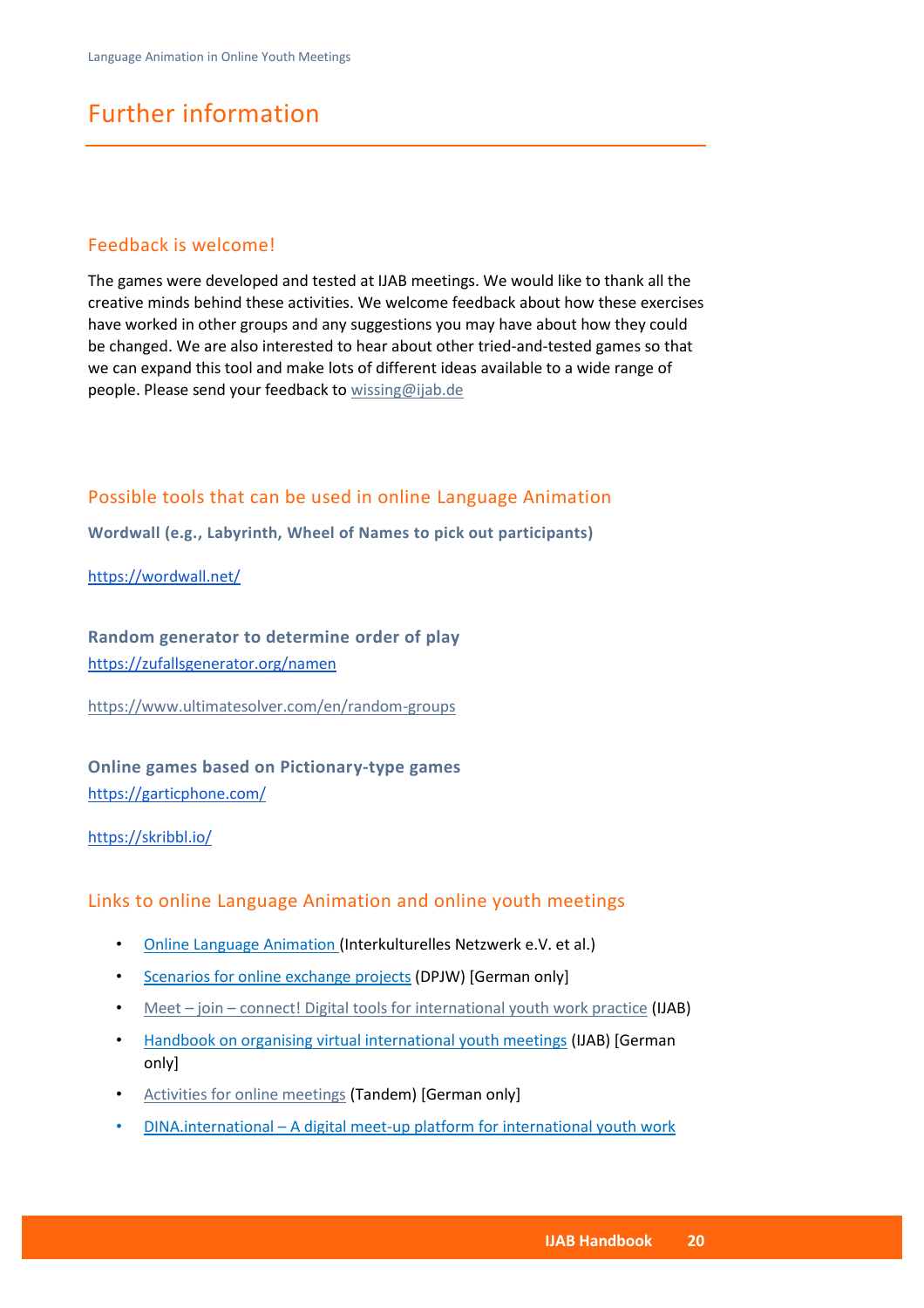- [Handbook "Interpreting at Online Events"](https://ijab.de/bestellservice/interpreting-at-online-events) (IJAB)
- [Youth Work Translator](http://translation.rocks/) (online glossary of terms relating to child and youth services/international youth work in German, Chinese, English, French, Greek, Japanese, Russian)
- Protestant Youth in Bavaria: notes for virtual international meetings: <https://www.ejb.de/aktuelles/internationale-jugendbegegnungen-online> [German only]
- Clémence Bosselut, Frederike von Geisau and Christian Pfliegel: Manual for digital education formats: [https://zukunftfueralle.jetzt/wp](https://zukunftfueralle.jetzt/wp-content/uploads/2020/08/Handbuch-digitale-Bildungsformate.pdf)[content/uploads/2020/08/Handbuch-digitale-Bildungsformate.pdf](https://zukunftfueralle.jetzt/wp-content/uploads/2020/08/Handbuch-digitale-Bildungsformate.pdf) [German only]
- ICJA: "Globital? Globales Lernen Digital": [https://www.icja.de/fileadmin/Daten/Servicebereich/Downloads/ICJA\\_Leitfade](https://www.icja.de/fileadmin/Daten/Servicebereich/Downloads/ICJA_Leitfaden_Globital_Globales_Lernen_Digital_2021.pdf) [n\\_Globital\\_Globales\\_Lernen\\_Digital\\_2021.pdf](https://www.icja.de/fileadmin/Daten/Servicebereich/Downloads/ICJA_Leitfaden_Globital_Globales_Lernen_Digital_2021.pdf) [German only]